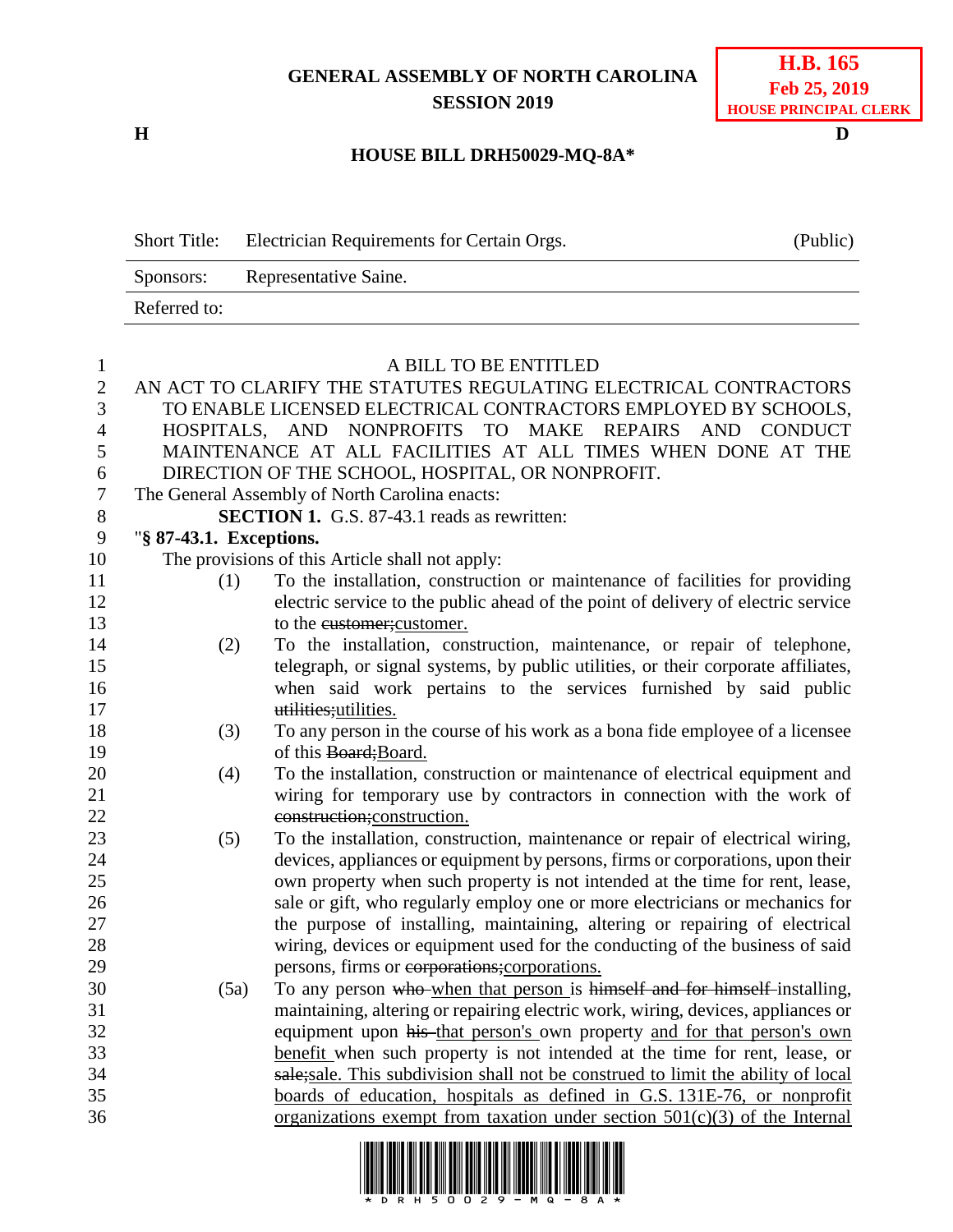|           | <b>General Assembly Of North Carolina</b>                                                          | <b>Session 2019</b> |
|-----------|----------------------------------------------------------------------------------------------------|---------------------|
|           | Revenue Code (26 U.S.C. $\S$ 501(c)(3)), to employ personnel who are licensed                      |                     |
|           | under this Article to perform maintenance and repairs on property owned or                         |                     |
|           | in the possession of that local board of education, hospital, or nonprofit                         |                     |
|           | organization.                                                                                      |                     |
| (6)       | To the installation, construction, maintenance or repair of electrical wiring,                     |                     |
|           | devices, appliances or equipment by State institutions and private educational                     |                     |
|           | institutions which maintain a private electrical department; department.                           |                     |
| (7)       | To the replacement of lamps and fuses and to the installation and servicing of                     |                     |
|           | cord-connected appliances and equipment connected by means of attachment                           |                     |
|           | plug-in devices to suitable receptacles which have been permanently installed                      |                     |
|           | or to the servicing of appliances connected to a permanently installed junction                    |                     |
|           | box. This exception does not apply to permanently installed receptacles or to                      |                     |
|           | the installation of the junction box.                                                              |                     |
| (8)       | To the bonding of corrugated stainless steel tubing (CSST) gas piping systems                      |                     |
|           | as required under Section 310.1.1 of the 2012 N.C. Fuel Gas Code.                                  |                     |
| (9)       | To the installation, maintenance, or replacement of any load control device or                     |                     |
|           | equipment by an electric power supplier, as defined in G.S. 62-133.8, or an                        |                     |
|           | electrical contractor contracted by the electric power supplier, so long as the                    |                     |
|           | work is subject to supervision by an electrical contractor licensed under this                     |                     |
|           | Article. The electric power supplier shall provide such installation,                              |                     |
|           | maintenance, or replacement in accordance with (i) an activity or program                          |                     |
|           | ordered, authorized, or approved by the North Carolina Utilities Commission                        |                     |
|           | pursuant to G.S. 62-133.8 or G.S. 62-133.9 or (ii) a similar program                               |                     |
|           | undertaken by a municipal electric service provider, whether the installation,                     |                     |
|           | modification, or replacement is made before or after the point of delivery of                      |                     |
|           | electric service to the customer. The exemption under this subdivision applies                     |                     |
|           | to all existing installations.                                                                     |                     |
| (10)      | To the installation, construction, maintenance, or repair of electrical wiring,                    |                     |
|           | devices, appliances, or equipment by a person certified as a well contractor                       |                     |
|           | under Article 7A of this Chapter when running electrical wires from the well                       |                     |
|           | pump to the pressure switch."                                                                      |                     |
|           | SECTION 2. G.S. 87-43.2 reads as rewritten:                                                        |                     |
|           | "§ 87-43.2. Issuance of license.                                                                   |                     |
| (a)       | A person, partnership, firm, or corporation shall be eligible to be licensed as an                 |                     |
|           | electrical contractor and to have such license renewed, subject to the provisions of this Article, |                     |
| provided: |                                                                                                    |                     |
| (1)       | At least one listed qualified individual shall be regularly employed by the                        |                     |
|           | applicant at each separate place of business to have the specific duty and                         |                     |
|           | authority to supervise and direct electrical contracting done by or in the name                    |                     |
|           | of the licensee;                                                                                   |                     |
| (2)       | An application is filed with the Board which contains a statement of                               |                     |
|           | ownership, states the names and official positions of all employees who are                        |                     |
|           | listed qualified individuals and provides such other information as the Board                      |                     |
|           | may reasonably require;                                                                            |                     |
| (3)       | The applicant, through an authorized officer or owner, shall agree in writing                      |                     |
|           | to report to the Board within five days any additions to or loss of the                            |                     |
|           | employment of listed qualified individuals; and                                                    |                     |
| (4)       | The applicant furnishes, upon the initial application for a license, a bonding                     |                     |
|           | ability statement completed by a bonding company licensed to do business in                        |                     |
|           | North Carolina, verifying the applicant's ability to furnish performance bonds                     |                     |
|           | for electrical contracting projects having a value in excess of the project value                  |                     |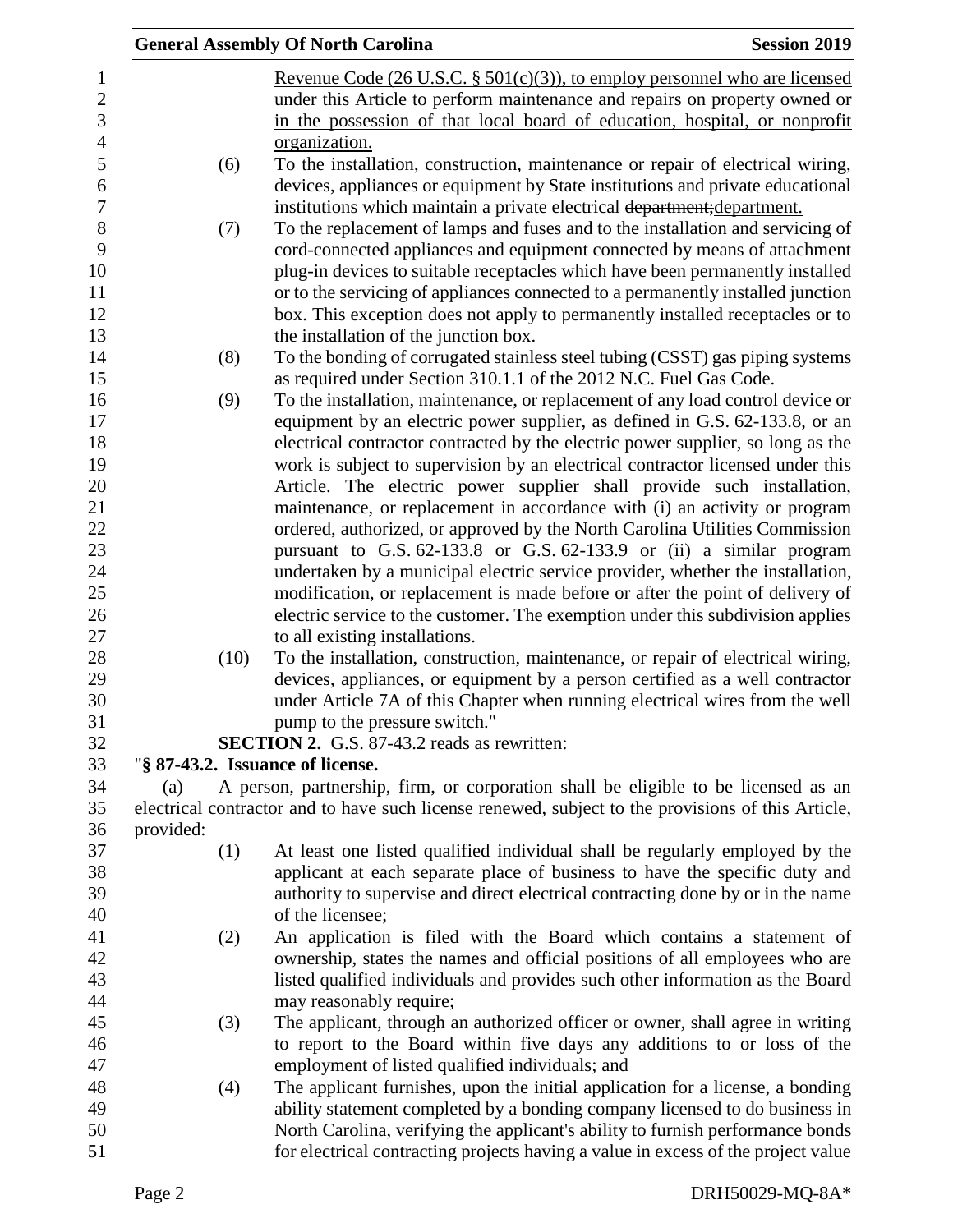|                              | <b>General Assembly Of North Carolina</b>                                                                                                                                                           | <b>Session 2019</b> |
|------------------------------|-----------------------------------------------------------------------------------------------------------------------------------------------------------------------------------------------------|---------------------|
|                              | limit for a limited license established pursuant to G.S. 87-43.3 for the<br>intermediate license classification and in excess of the project value limit for                                        |                     |
|                              | an intermediate license established pursuant to G.S. 87-43.3 for the unlimited<br>license classification. In lieu of furnishing the bonding ability statement, the                                  |                     |
|                              | applicant may submit for evaluation and specific approval of the Board other                                                                                                                        |                     |
|                              | information certifying the adequacy of the applicant's financial ability to                                                                                                                         |                     |
|                              | engage in projects of the license classification applied for. The bonding ability                                                                                                                   |                     |
|                              | statement or other financial information must be submitted in the same name                                                                                                                         |                     |
|                              | as the license to be issued. If the firm for which a license application is filed<br>is owned by a sole proprietor, the bonding ability statement or other financial                                |                     |
|                              | information may be furnished in either the firm name or the name of the                                                                                                                             |                     |
|                              | proprietor. However, if the application is submitted in the name of a sole                                                                                                                          |                     |
|                              | proprietor, the applicant shall submit information verifying that the person in                                                                                                                     |                     |
|                              | whose name the application is made is in fact the sole proprietor of the firm.                                                                                                                      |                     |
| (5)                          | Repealed by Session Laws 1989, c. 709, s. 5.                                                                                                                                                        |                     |
| (b)                          | A license shall indicate the names and classifications of all listed qualified individuals                                                                                                          |                     |
|                              | employed by the applicant. A license shall be cancelled if at any time no listed qualified<br>individual is regularly employed by the applicant; provided, that work begun prior to such            |                     |
|                              | cancellation may be completed under such conditions as the Board shall direct; and provided                                                                                                         |                     |
|                              | further that no work for which a license is required under this Article may be bid for, contracted                                                                                                  |                     |
|                              | for or initiated subsequent to such cancellation until said license is reinstated by the Board.                                                                                                     |                     |
| (c)                          | Nothing in this Article shall be deemed to limit the ability of a licensee under this                                                                                                               |                     |
|                              | Article who is regularly employed by a local board of education to maintain an individual license                                                                                                   |                     |
|                              | or to contract or perform work at the direction of a nonprofit organization exempt from taxation                                                                                                    |                     |
|                              | under section $501(c)(3)$ of the Internal Revenue Code (26 U.S.C. § $501(c)(3)$ ), a hospital as<br>defined in G.S. 131E-76, or a local board of education for any building or facility owned or in |                     |
|                              | possession of that local board of education, regardless of whether all or a portion of that building                                                                                                |                     |
|                              | or facility is being leased or otherwise provided for another entity or event."                                                                                                                     |                     |
|                              | <b>SECTION 3.</b> G.S. 115C-524 reads as rewritten:                                                                                                                                                 |                     |
|                              | "§ 115C-524. Repair of school property; use of buildings for other than school purposes.                                                                                                            |                     |
| (a)                          | Repair of school buildings is subject to the provisions of G.S. 115C-521(c) and (d).                                                                                                                |                     |
| (al)                         | Local boards of education may employ personnel who are licensed to perform                                                                                                                          |                     |
|                              | maintenance and repairs on school property for plumbing, heating, and fire sprinklers pursuant<br>to Article 2 of Chapter 87 of the General Statutes, or personnel who are licensed as electrical   |                     |
|                              | contractors pursuant to Article 4 of Chapter 87 of the General Statutes.                                                                                                                            |                     |
| (b)                          | It shall be the duty of local boards of education and tax-levying authorities, in order                                                                                                             |                     |
|                              | to safeguard the investment made in public schools, to keep all school buildings in good repair                                                                                                     |                     |
|                              | to the end that all public school property shall be taken care of and be at all times in proper                                                                                                     |                     |
|                              | condition for use. It shall be the duty of all principals, teachers, and janitors to report to their                                                                                                |                     |
|                              | respective boards of education immediately any unsanitary condition, damage to school property,                                                                                                     |                     |
|                              | or needed repair. All principals, teachers, and janitors shall be held responsible for the                                                                                                          |                     |
|                              | safekeeping of the buildings during the school session and all breakage and damage shall be<br>repaired by those responsible for same, and where any principal or teacher shall permit damage       |                     |
|                              | to the public school buildings by lack of proper discipline of pupils, such principal or teacher                                                                                                    |                     |
|                              | shall be held responsible for such damage: Provided, principals and teachers shall not be held                                                                                                      |                     |
|                              | responsible for damage that they could not have prevented by reasonable supervision in the                                                                                                          |                     |
| performance of their duties. |                                                                                                                                                                                                     |                     |
| (c)                          | Notwithstanding the provisions of G.S. 115C-263 and 115C-264, local boards of                                                                                                                       |                     |
|                              | education may adopt rules and regulations under which they may enter into agreements                                                                                                                |                     |

 permitting non-school groups to use school real and personal property, except for school buses, for other than school purposes so long as such use is consistent with the proper preservation and